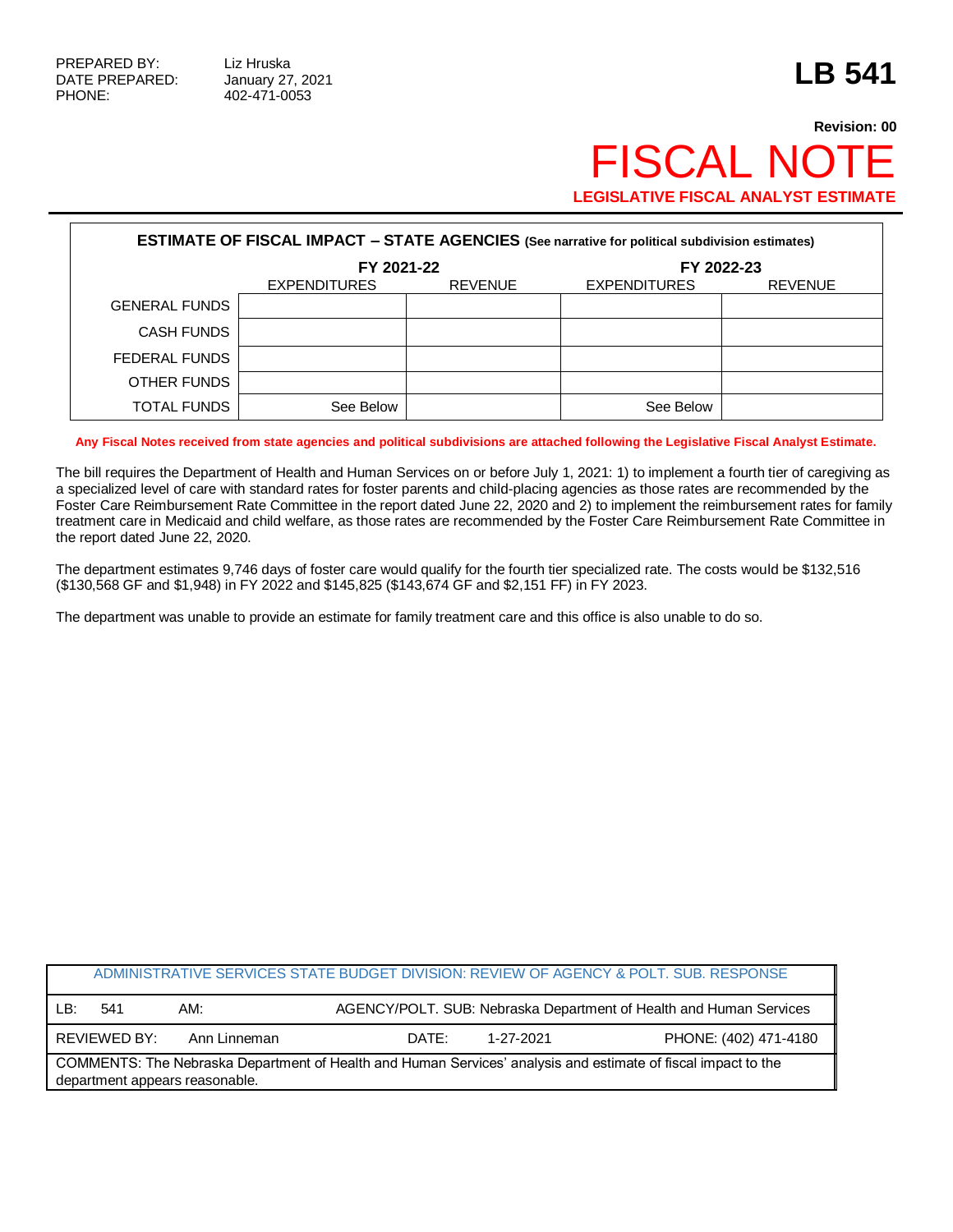**LB**(1) **541 FISCAL NOTE 2021**

|                                                                                         |                         | <b>ESTIMATE PROVIDED BY STATE AGENCY OR POLITICAL SUBDIVISION</b> |                     |                |  |  |
|-----------------------------------------------------------------------------------------|-------------------------|-------------------------------------------------------------------|---------------------|----------------|--|--|
| State Agency or Political Subdivision Name: (2) Department of Health and Human Services |                         |                                                                   |                     |                |  |  |
| Prepared by: (3) Mike Michalski                                                         | Date Prepared 1-26-2021 |                                                                   | Phone: (5) 471-6719 |                |  |  |
|                                                                                         |                         | FY 2021-2022                                                      |                     | FY 2022-2023   |  |  |
|                                                                                         | <b>EXPENDITURES</b>     | <b>REVENUE</b>                                                    | <b>EXPENDITURES</b> | <b>REVENUE</b> |  |  |
| <b>GENERAL FUNDS</b>                                                                    | \$132,830               |                                                                   | 143,674<br>\$       |                |  |  |
| <b>CASH FUNDS</b>                                                                       |                         |                                                                   |                     |                |  |  |
| <b>FEDERAL FUNDS</b>                                                                    | \$<br>4,210             |                                                                   | 2,151               |                |  |  |
| <b>OTHER FUNDS</b>                                                                      |                         |                                                                   |                     |                |  |  |
| <b>TOTAL FUNDS</b>                                                                      | \$<br>137,040           | \$0                                                               | \$.<br>145,825      | \$0            |  |  |
|                                                                                         |                         |                                                                   |                     |                |  |  |

Return by date specified or 72 hours prior to public hearing, whichever is earlier.

Explanation of Estimate:

LB 541 would require the Department of Health and Human Services to establish a  $4<sup>th</sup>$  tier of specialized care and directs the Department to implement the rate recommendation for treatment family care services as recommended by the Foster Care Reimbursement Rate Committee. The recommended reimbursement rates will change incrementally in a step up increase over four years starting in SFY 2022.

The Department estimates that approximately 9,746 days of foster care services would qualify for the  $4<sup>th</sup>$  tier specialized rate. The total increased amount is estimated to be \$132,516 in SFY 2022 and \$145,825 in SFY 2023.

Approximately \$3,413 of the costs in SFY 2022 and \$3,756 in SFY 2023 are IV-E claimable. Using a blended FMAP rate of 57.07% for SFY 2022 and 57.26% in SFY 2023, \$1,948 in SFY 2022 and \$2,151 in SFY 2023 can be paid with federal funds. State funds would be used for \$130,568 in SFY 2022 and \$143,674 in SFY 2023.

The Department would require NFocus system modifications. Service costs for system updates inclu de 45 hours for a Technical Analyst at \$85 per hour and 20 hours for a Business Analyst at \$35 per hour. Fifty percent of the \$4524 service cost, \$2262, can be a paid with federal funds, the remaining \$2262 will be paid with state funds.

By SFY 2025, the increased cost would be \$173,139 over the current paid for these cases.

The cost to implement Treatment Family Care services is indeterminable. This would be a new service and the Division of Children and Family Services would have to acquire contracts with providers that are able to provide this service.

There is no identified Fiscal Impact for the Treatment Family Care services as recommended in the report for Medicaid. Medicaid does reimburse for individual components of Treatment Foster Care, and this bill appears to bundle services for billing and reimbursement purposes.

DHHS will be required to complete a major rule and regulation change as a result of LB 541.